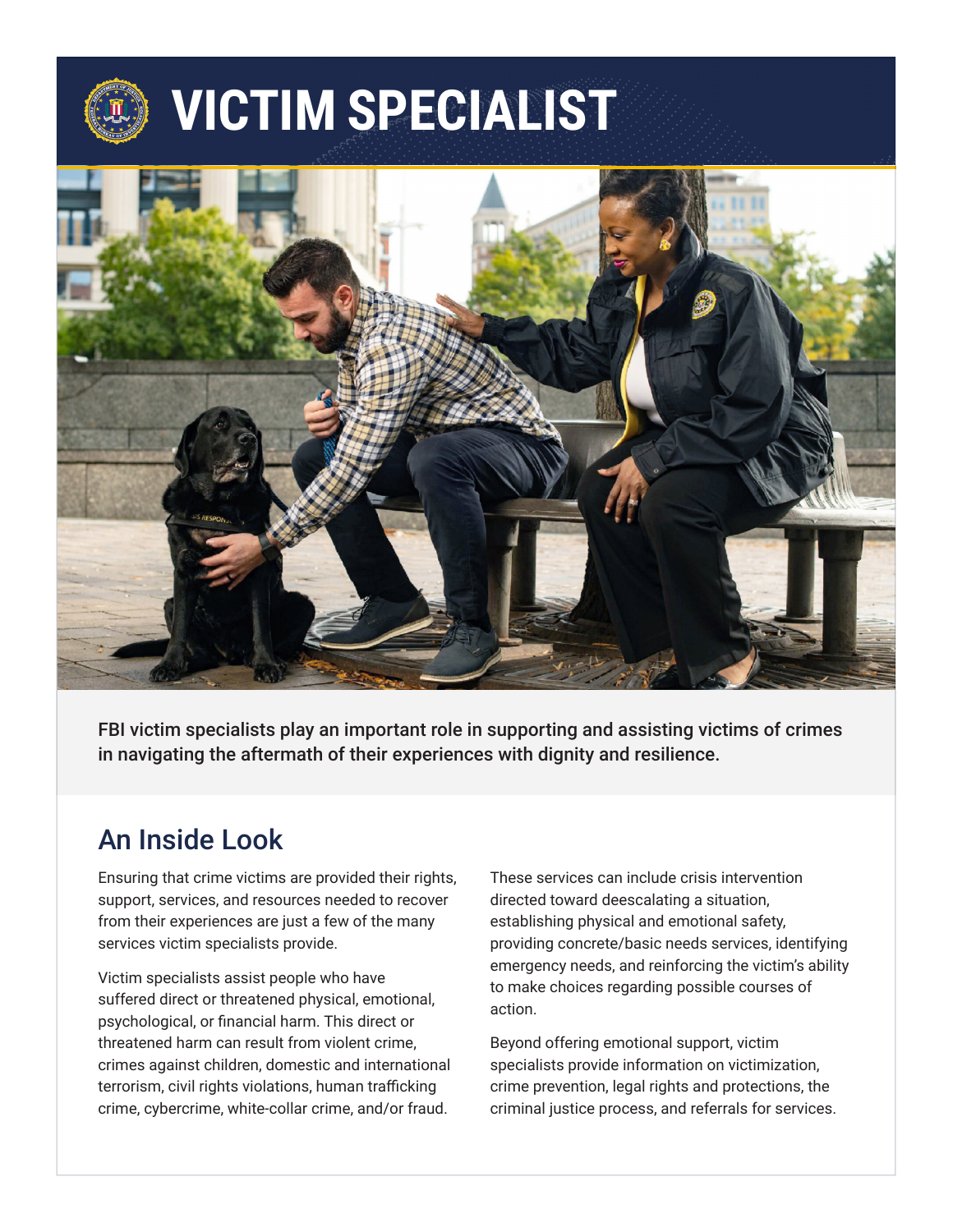## Skills Required

It is imperative that victim specialists have experience in establishing and maintaining effective relationships with people from diverse cultures, ethnicities, and socioeconomic backgrounds. Preferred skills include the ability to speak another language as well as provide direct services to victims of violent crimes and Indian Country victims.

## Specialized Experience

Applicants must have specialized experience in victim assistance, demonstrating a minimum of three years of full-time experience providing direct victim services. This includes working within a law enforcement agency, system-based government agency (District Attorney/Prosecutor's Office, Child and Family Services, etc.) or nongovernmental agency. Victim specialists often receive additional training on the specific knowledge and skills needed for the job. Travel is required for program and victim assistance, special deployment, and/ or conferences and training. This position has an on-call requirement; responding after hours and on weekends as necessary.

To ensure that victim specialists maintain their effectiveness and safety even after repeated exposure to traumatic events, they are encouraged to have a self-care plan which includes selfassessments and wellness strategies. The wellbeing and resilience of FBI employees engaged in the provision of services to victims, and who are at risk for experiencing significant levels of distress as the result of intensive, and/or ongoing exposure to the trauma of others is of the utmost importance.

Recruitment incentives may be available for select candidates on a case-by-case basis. Candidates must sign a service agreement to remain in the location/position for a designated period of time. A proof of change of residency may be required for relocation purposes.

#### Work of a Sensitive Nature

FBI victim specialists must have experience in and demonstrate an ability to:

- Respond to crime scenes to assess, triage, and provide direct, in-person, crisisintervention services.
- Refer victims for assistance with counseling, employment, housing, immigration, medical and legal services.
- Maintain relationships with local, state, and federal agencies to ensure adequate resources.
- Identify, develop, and maintain emergency and follow-up resources within the community, state, and/or federal arena.
- Communicate effectively both orally and in writing to create presentations and prepare clear, comprehensive, and concise documents and reports.
- Coordinate forensic interviews and sexual assault examinations.
- Serve as an advocate for victims of crime by offering emotional support and maintaining the highest levels of confidentiality.
- Treat all individuals with patience, sensitivity, respect, and dignity.